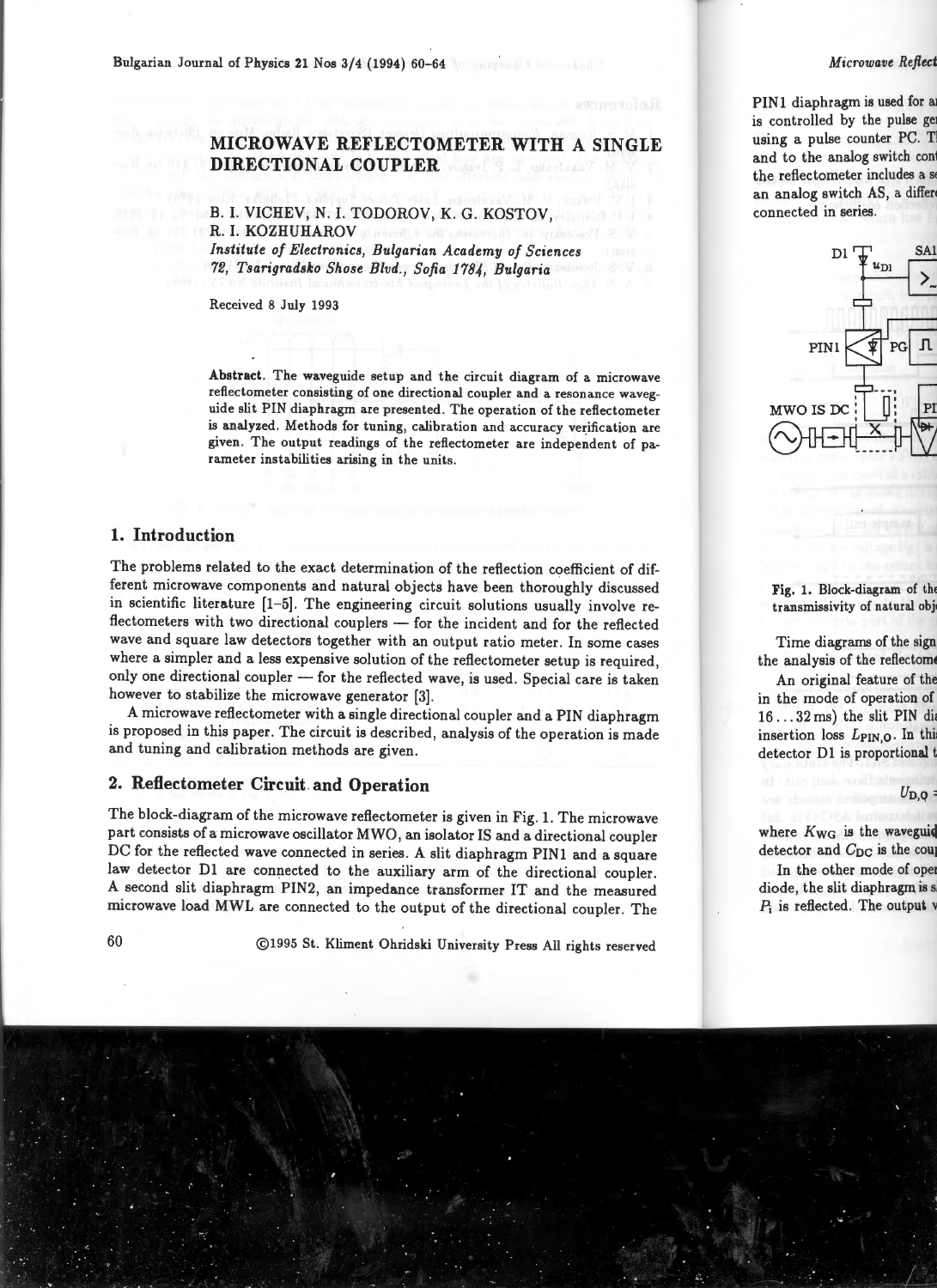PIN1 diaphragm is used for amplitude modulation of the signal ( $f = 1000$  Hz) and is controlled by the pulse generator PG. The frequency of PG is divided by 32 using a pulse counter PC. The PC output is connected to the PIN2 diaphragm and to the analog switch control ASC. The low-frequency measurement circuit of the reflectometer includes a selective amplifier SAI, a logarithmic transducer LTI, an analog switch AS, a differential amplifier DAI and a return loss indicator RLI connected in series .



**Fig.** 1. Block-diagram of the microwave reftectometer (a) circuit for studying the transmissivity of natural objects; *(b)* the load used for tuning and calibration

Time diagrams of the signals in characteristic points, given in Fig. 2, are used in the analysis of the reflectometer.

An original feature of the proposed scheme is the even and sequential change in the mode of operation of the PIN2 diaphragm (Fig. 2c). For zero current  $(t =$ I6 ... 32 ms) the slit PIN diaphragm is in "open" mode of operation with a low insertion loss  $L_{\text{PIN,O}}$ . In this case the output voltage  $U_{\text{D,O}}$  after the square law detector DI is proportional to the reflected power *Pr* of the load MWL

$$
U_{\rm D,O} = K_{\rm WG} K_{\rm D} P_{\rm r} 10^{-0.1(C_{\rm DC} + L_{\rm PIN,O})}
$$
 (1)

where *K wa* is the waveguide constant, *Kn* is the transmission coefficient of the detector and *C*<sub>DC</sub> is the coupling coefficient of the directional coupler, dB.

In the other mode of operation  $(t = 0 \dots 16 \text{ ms})$  current flows through the PIN diode, the slit diaphragm is shortcircuited and the major part of the incident power  $P_i$  is reflected. The output voltage  $U_{D,C}$  is proportional to  $P_i$  in accordance with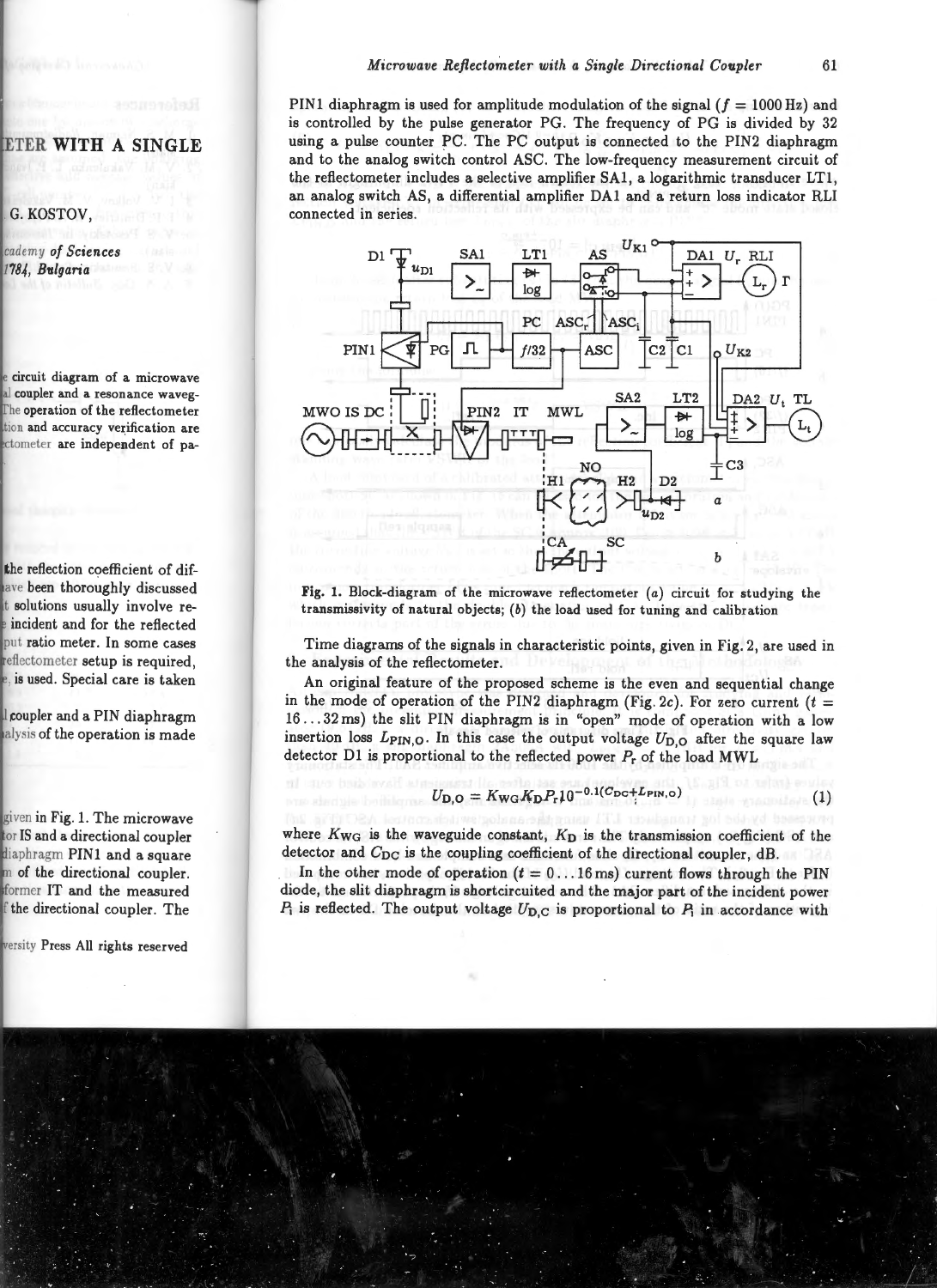the relationship

$$
U_{\rm D,C} = K_{\rm WG} K_{\rm D} P_1 10^{-0.1 (C_{\rm DC} + L_{\rm PIN,C})}
$$
 (2)

where  $L_{\text{PIN},\text{C}} = 10 \lg \frac{P_i}{P_{\text{r,PIN},\text{C}}}$  is the return loss of the PIN2 diaphragm in the closed state mode "c" and can be expressed with its reflection coefficient



Fig. 2. Time diagrams of selected signals

The signal  $U_D$  is amplified by the 1000 Hz selective amplifier SA1. The stationary values (refer to Fig.  $2f$ , the envelope) are set after all transients have died out. In the stationary state  $(t = 8...16$  ms and  $t = 24...32$  ms) the amplified signals are processed by the log transducer LTl using the analog switch control ASC (Fig. 2d) and ASC (Fig. 2e), respectively The combination of an analog switch AS, its control ASC and the capacitors  $C_1$ ,  $C_2$  thus functions as a sample-and-hold combination (refer to Fig. 2g). The voltages  $U_{C1}$  and  $U_{C2}$  of the "hold" capacitors are compared in the differential amplifier DAL The output voltage *Ur* is proportional to the logarithm of the ratio of the power values applied to the detector Dl in the two

 $|\Gamma_{\text{PIN},\text{C}}| = 10^{-\frac{L_{\text{PIN},\text{C}}}{20}}$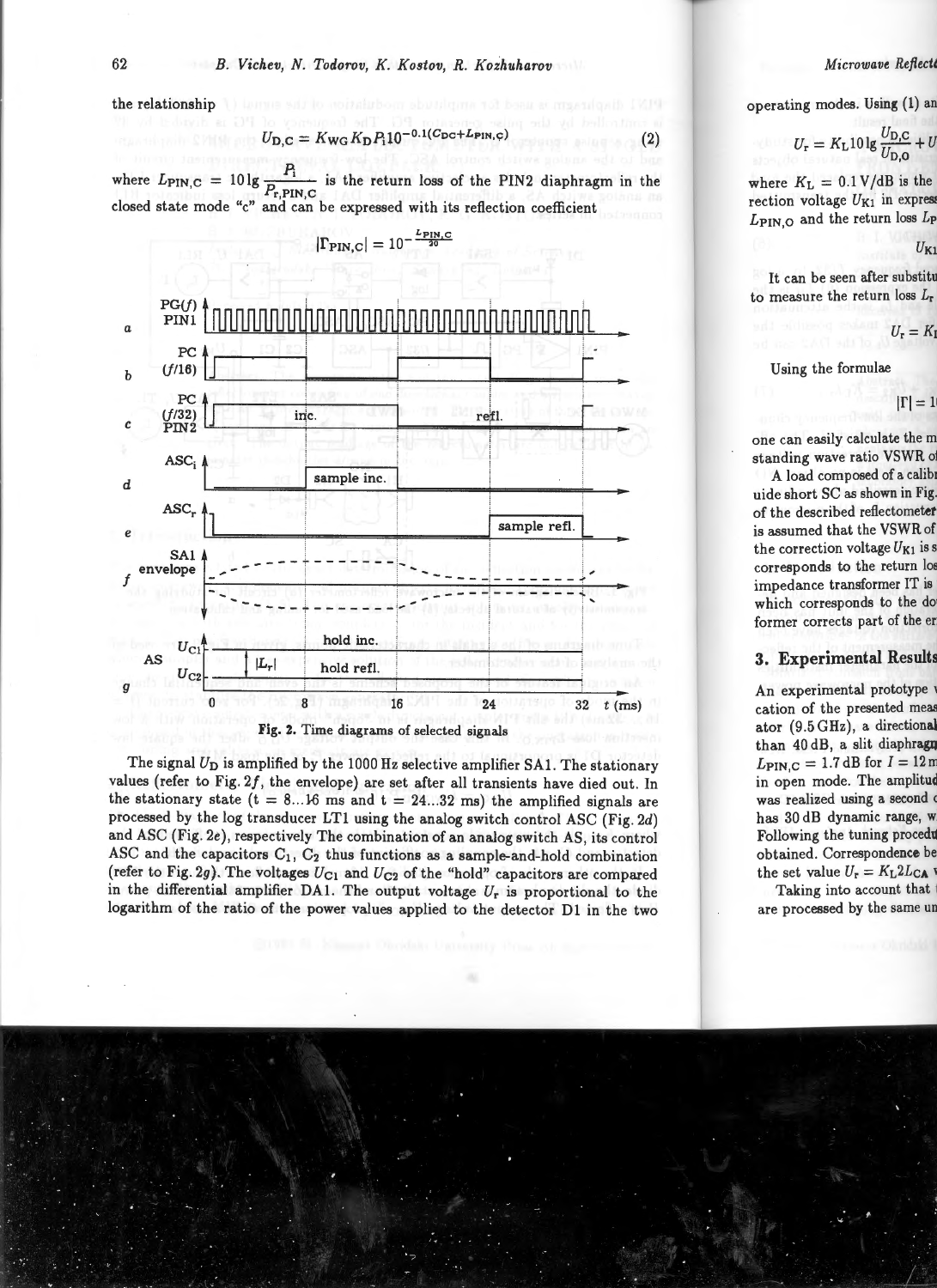operating modes. Using (1) and (2), the voltage  $U_r$  can be written as

$$
U_{\rm r} = K_{\rm L} 10 \lg \frac{U_{\rm D,C}}{U_{\rm D,O}} + U_{\rm K1} = K_{\rm L} \left[ 10 \lg \frac{P_{\rm i}}{P_{\rm r}} - L_{\rm PIN,C} + L_{\rm PIN,O} \right] + U_{\rm K1} \tag{3}
$$

where  $K_L = 0.1 V / dB$  is the transfer coefficient of the log ratio meter. The correction voltage  $U_{K1}$  in expression (3) can be set to compensate the insertion loss  $L_{\text{PINO}}$  and the return loss  $L_{\text{PINC}}$  of the slit diaphragm PIN2

$$
U_{\rm K1} = K_{\rm L}(L_{\rm PIN,C} - L_{\rm PIN,O})\,. \tag{4}
$$

It can be seen after substituting (4) in (3) that the output signal  $U_r$  may be used to measure the return loss  $L_r$  of the load MWL

$$
U_{\rm r} = K_{\rm L} L_{\rm r} \; ; \qquad L_{\rm r} = 10 \lg \frac{P_{\rm i}}{P_{\rm r}} = \frac{U_{\rm r}}{K_{\rm L}} \; . \tag{5}
$$

Using the formulae

$$
|\Gamma| = 10^{-0.05L_{\rm r}}, \qquad \text{VSWR} = \frac{1+\Gamma}{1-\Gamma}
$$

one can easily calculate the modulus of the reflection coefficient  $|\Gamma|$  and the voltage standing wave ratio VSWR of the load.

A load composed of a calibrated attenuator CA and a micrometric sliding waveguide short SC as shown in Fig. lb can be used for tuning, calibration and verification of the described reflectometer. When the attenuator CA is set to zero (0 dB) and it is assumed that the VSWR of the SC is approx. 100,  $\Gamma_{SC} \approx 0.98$  or  $L_{r,SC} \approx 0.17$  dB, the correction voltage  $U_{K1}$  is set so that the output voltage  $U_r = K_L L_{r,SC} = 0.017$  V corresponds to the return loss of the short. The CA is set to  $L_{CA} = 15$  dB. The impedance transformer IT is tuned to reach the output value  $U_r = K_L 2L_{CA} \approx 3$  V which corresponds to the double attenuation of CA. Thus the impedance transformer corrects part of the errors due to the finite directivity of DC.

### **3. Experimental Results and Development of the Methodology**

An experimental prototype was designed and developed for studying and verification of the presented measurement principle. It is composed of a Gunn generator (9.5 GHz), a directional coupler with  $C_{\text{DC}} = 20 \text{ dB}$  and directivity greater than 40 dB, a slit diaphragm 2A506A with  $L_{\text{PIN},C} = 1.9$  dB for  $I = 7 \text{ mA}$  and  $L_{\text{PIN},\text{C}} = 1.7 \text{ dB}$  for  $I = 12 \text{ mA}$  in closed mode and  $L_{\text{PIN},\text{O}} = 0.5 \text{ dB}$  for  $I = 0 \text{ mA}$ in open mode . The amplitude modulation of the signal in the DC auxiliary arm was realized using a second diaphragm of the same type. The log transducer LTl has 30 dB dynamic range, which corresponds to a change in  $U_r$  from 0 to  $+3$  V. Following the tuning procedure given above a correction voltage  $U_{K1} = 0.13$  V was obtained. Correspondence between the measured value in accordance with (5) and the set value  $U_r = K_L 2L_{CA}$  was established with a relative error smaller than 3%.

Taking into account that the signals for the incident and for the reflected wave are processed by the same units (DC, PIN1, D1, SA1, LT1), which are parts of the